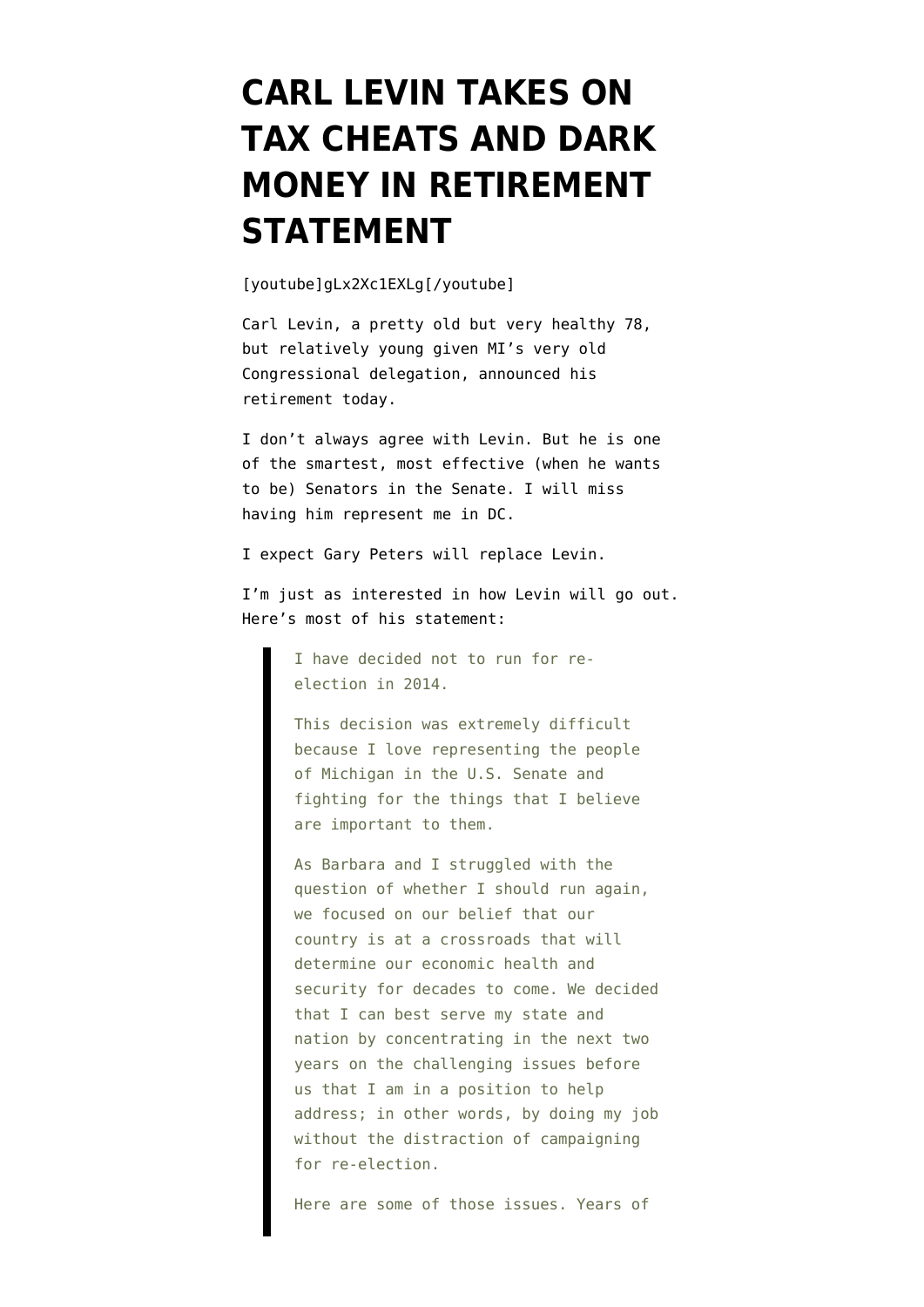bipartisan work by the Permanent Subcommittee on Investigations that I chair have shed light on tax avoidance schemes that are a major drain on our treasury. The huge loss of corporate tax receipts caused by the shift of U.S. corporate tax revenue to offshore tax havens is but one example of the egregious tax loopholes that we must end. Thirty of our most profitable companies paid no taxes over a recent three year period although they had over \$150 billion in profits.

Tax avoidance schemes that have no economic justification or purpose other than to avoid paying taxes may be legal but they should not be. These schemes add hundreds of billions of dollars to the deficit. They lead to cuts in education, research, national security, law enforcement, infrastructure, food safety and other important investments in our nation. And they add to the tax burden of ordinary Americans who have to pick up the slack and accelerate the economic inequality in our country. I want to fight to bring an end to this unjustified drain on the Treasury.

Second, I want to ensure that the manufacturing renaissance that has led Michigan's economic comeback continues. We've made progress in building the partnerships we need to help U.S. manufacturers succeed, but the next two years will be crucial to sustaining and building on that progress.

A third item I want to tackle is a growing blight on our political system that I believe I can help address: the use of secret money to fund political campaigns. Our tax laws are supposed to prevent secret contributions to tax exempt organizations for political purposes. My Permanent Subcommittee on